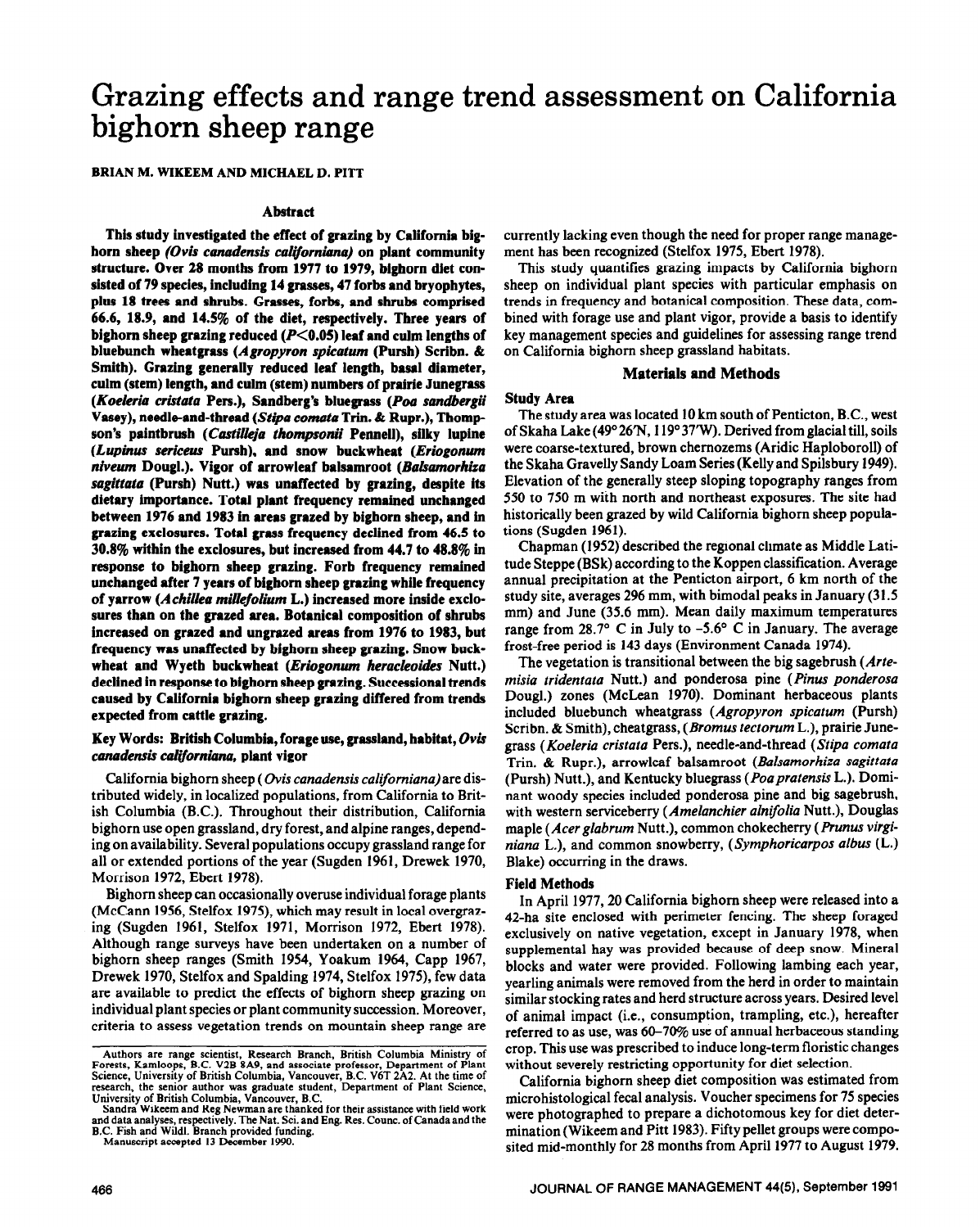To assess vegetation changes caused by bighorn sheep grazing, frequency and botanical composition of all plant species were determined mid-monthly by sampling thirty-six 30-m transects, evenly distributed over the study area with 100 Parker loops (1.9 cm in diameter) at 3O-cm intervals (Parker 1951). These transects were stratified within 4 locations on the study site. Measurements coincided with fecal sampling from April to August in 1977 and 1978. In 1980 and 1983 all transects were sampled in mid-June to document changes in plant frequency caused by bighorn sheep grazing. Annual forage use was determined at the end of August by biomass differences (Brown 1954). Standing crop was clipped to a 5-cm stubble height within twelve  $1-m^2$  plots randomly located on transects inside and outside 2 exclosures.

The effects of grazing on basal diameter, number of culms or stems, leaf length, and stem length of bluebunch wheatgrass, prairie Junegrass, Sandberg's bluegrass (Pea *sandbergii* Vasey), needle-and-thread, arrowleaf balsamroot, snow buckwheat *(Eriogonum niveum* Dougl.), silky lupine *(Lupinus sericeus* Pursh), and Thompson's paintbrush *(Castilleja thompsonii* Pennell) were assessed in August 1979 after 3 years of grazing. These 8 species were selected because they were abundant on the study site, occurred commonly in the sheep diet, and/ or displayed high selection indices. Twenty grazed and ungrazed plants for each species were sampled at each of 3 locations.

#### **Data Summaries and Analyses**

**Forage** use (%) of bluebunch wheatgrass, prairie Junegrass, needle-and-thread, cheatgrass, Sandberg's bluegrass, snow buckwheat, arrowleaf balsamroot, total forbs, total annual grass, total perennial grass, and total standing crop was calculated as:

Use 
$$
(\%)
$$
 =  $\frac{\text{Ungraced Standing crop} - \text{Grazed Standing crop}}{\text{Ungrazed Standing crop}} \times 100$ 

Botanical composition was determined as the relative proportion of total plant frequency comprised by each species. Diet selection indices (SIs) for plant species were calculated as:  $SI = diet$ composition/ botanical composition on the study site.

Differences among years in mean frequency and botanical composition of species were determined with analysis of covariance. Initial frequency and botanical composition data, collected in 1976 before bighorn sheep grazing, were used as covariates. Differences in basal diameter, number of culms or stems, leaf length, and stem length between ungrazed and grazed areas were also tested with analysis of variance in a randomized block design with subsampling. The 4 stratified locations were considered as blocks for experimental error, and individual plants were considered as subsamples.

## **Results and Discussion**

Fourteen grasses, 58 forbs, and 18 shrubs were available for grazing. Seventy-eight species comprised  $\langle 1\%$  plant frequency. Seventy-nine species occurred in the sheep diet, including all 14 grasses, 47 forbs and bryophytes, and 18 browse species (Wikeem 1984). Grasses, forbs, and shrubs averaged 66.6,18.9, and 14.5% of the sheep diet, respectively, over the 28-month sampling period.

Grasses, forbs and shrubs, as respective forage groups, were grazed in approximately the same proportions as available (SI approx. = 1.0). Selection indices, however, differed widely for species within these groups. Average selection indices were high for rough fescue *(Festuca scabrella* Torr.) (SI = 23.0) and prairie Junegrass (SI = 4.6). Other species with SI values exceeding 1.0 including arrowleaf balsamroot, Thompson's paintbrush, silky lupine, snow buckwheat, and Wyeth buckwheat *(Eriogonum heracleoides* Nutt.). The selection index for bluebunch wheatgrass, the most abundant forage, and the most commonly occurring species

**JOURNAL OF RANGE MANAGEMENT 44(5), September 1991** 

in the sheep diet, was generally less than 1 .O.

Selection indices for the dominant shrub, big sagebrush, averaged approximately 0.1. Although SIs for other subdominant shrubs, such as western serviceberry, were not calculatable, visual observations revealed the sheep browsed western serviceberry extensively, particularly during spring and winter. They virtually eliminated availability of this species after 3 years (Wikeem and Pitt 1987).

#### **Plant Vigor and Reproductive Potential**

Bluebunch wheatgrass basal diameter and culm numbers were unaffected by bighorn sheep grazing between 1977 and 1979 (Table 1). Although leaf and culm lengths were reduced ( $P \le 0.05$ ) by

Table 1. Effects of California bighorn sheep grazing on leaf length (mm), basal diameter (mm), culm length (mm), and the number of culms **produced for 8 forage species, 1977-1979, Penticton, British Columbk.** 

| <b>Species</b>              | Variable              | Grazed | Ungrazed |
|-----------------------------|-----------------------|--------|----------|
| <b>Bluebunch</b> wheatgrass | Leaf length           | 390.3  | 413.5*   |
|                             | <b>Basal diameter</b> | 128.0  | 129.5    |
|                             | Culm length           | 603.0  | $676.9*$ |
|                             | Number of culms       | 26.6   | 25.9     |
| Prairie Junegrass           | Leaf length           | 108.5  | $166.3*$ |
|                             | <b>Basal diameter</b> | 34.0   | $65.4*$  |
|                             | Culm length           | 329.3  | 399.1*   |
|                             | Number of culms       | 2.8    | $9.5*$   |
| Sandberg's bluegrass        | Leaf length           | 52.0   | $60.1*$  |
|                             | <b>Basal diameter</b> | 25.2   | 28.9*    |
|                             | Culm length           | 225.2  | 282.6*   |
|                             | Number of culms       | 3.3    | 3.8      |
| Needle-and-thread           | Leaf length           | 157.2  | 251.3*   |
|                             | <b>Basal diameter</b> | 32.6   | 44.8*    |
|                             | Culm length           | 307.5  | 427.4*   |
|                             | Number of culms       | 2.8    | $3.7*$   |
| Arrowleaf balsamroot        | Leaf length           | 350.0  | 370.6    |
|                             | <b>Basal diameter</b> | 69.2   | 69.8     |
|                             | Stem length           | 65.0   | 83.6     |
|                             | Number of stems       | 1.5    | 1.9      |
| Thompson's paintbrush       | Leaf length           | 77.4   | 77.8     |
|                             | <b>Basal diameter</b> | 21.4   | $29.3*$  |
|                             | Stem length           | 148.4  | $244.7*$ |
|                             | Number of stems       | 1.7    | $7.2*$   |
| Silky lupine                | Leaf length           | 106.2  | 318.5*   |
|                             | <b>Basal</b> diameter | 35.0   | 49.5*    |
|                             | Stem length           | 19.9   | 345.8*   |
|                             | Number of stems       | 0.5    | 6.4      |
| Snow buckwheat              | Leaf length           | 56.6   | $101.4*$ |
|                             | <b>Basal diameter</b> | 70.7   | $108.8*$ |
|                             | Stem length           | 83.3   | 212.8*   |
|                             | Number of stems       | 0.9    | $7.4*$   |

\*Means in the same row significantly different  $P<0.05$ .

grazing, leaf and culm lengths on the grazed plants averaged 94 and 89% of the ungrazed plants, respectively. Moderate grazing by domestic sheep in Montana produced similar effects on bluebunch wheatgrass basal diameter, leaf length, and culm length (Vogel and van Dyne 1966).

Leaf lengths, basal diameters, and culm lengths for prairie Junegrass, Sandberg's bluegrass, and needle-and-thread were all reduced by grazing (Table 1). Prairie Junegrass appeared most affected by grazing, as average basal diameter on grazed plants equalled only 52% of ungrazed plants. Conversely, basal diameters of grazed Sandberg's bluegrass plants averaged 87% of ungrazed plant diameters, whereas grazing did not affect culm production. Prairie Junegrass and needle-and-thread were used extensively in all sea-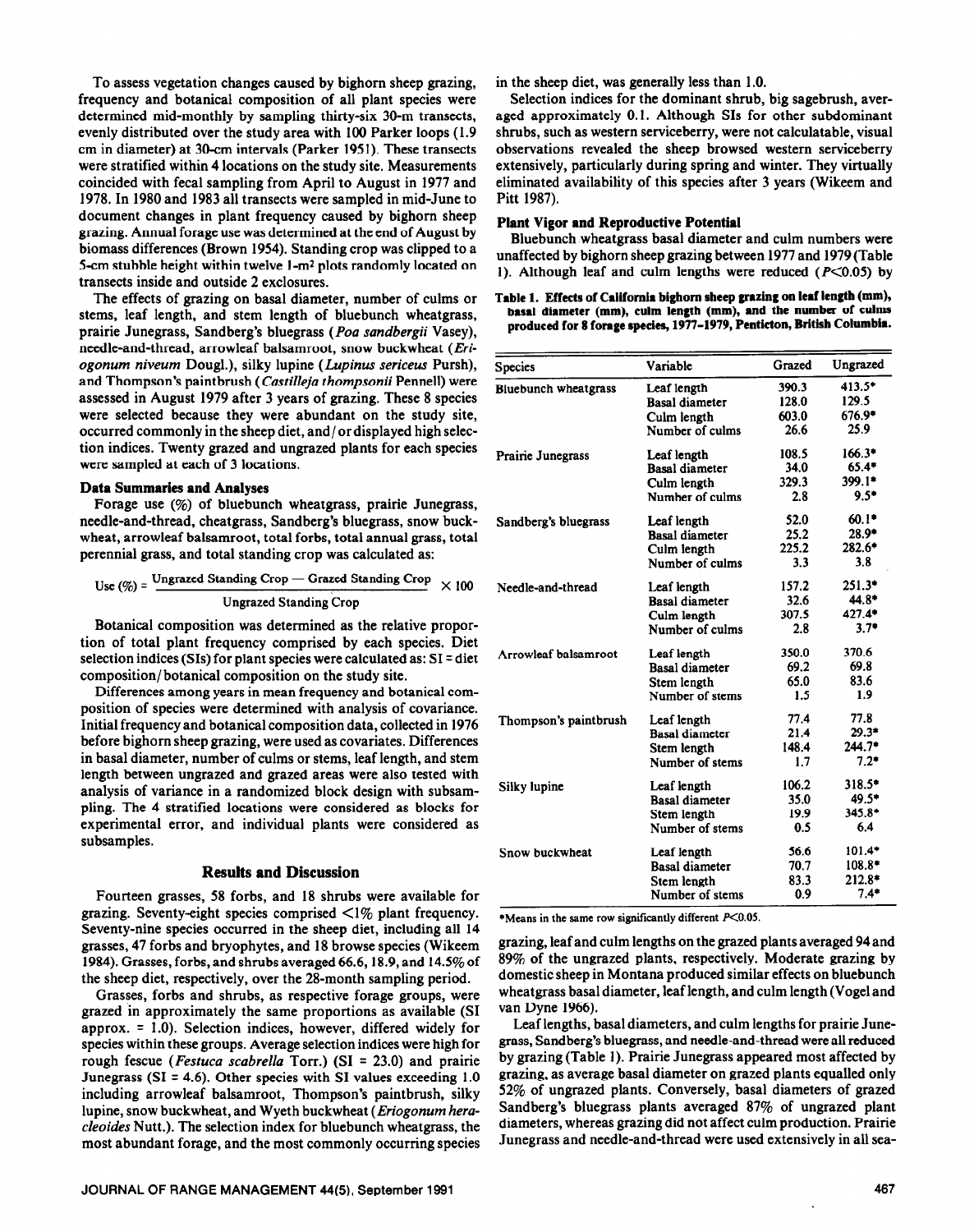**Table 2. Forage use of 11 vegetative groups by California bighorn sheep,**  1977-1979, Penticton, British Columbia.

| Vegetative Group             | 1977 | 1978                | 1979 |
|------------------------------|------|---------------------|------|
|                              |      | $\left( \% \right)$ |      |
| Cheatgrass                   | 74   | tI                  | 30   |
| <b>Total Annual Grass</b>    | 57   |                     | 26   |
| Bluebunch wheatgrass         |      | 22                  | 53   |
| <b>Prairie Junegrass</b>     | 22   | 30                  | 75   |
| Sandberg's bluegrass         |      |                     | 89   |
| Needle-and-thread            | 74   | 99                  | 48   |
| <b>Total Perennial Grass</b> | 13   | 33                  | 56   |
| Arrowleaf balsamroot         | 88   | 20                  |      |
| <b>Total Other Forbs</b>     | 80   | 79                  | 73   |
| Snow buckwheat               | 83   | 93                  | 86   |
| <b>Total Standing Crop</b>   | 40   | 36                  | 53   |

<sup>1</sup>No measureable use, as biomass on the grazed plots exceeded that on ungrazed plots.

sons, generally in proportions that exceeded availability. Consistently high forage use (Table 2) likely contributed to the declining vigor of both these species.

Arrowleaf balsamroot, Thompson's paintbrush, snow buckwheat, and silky lupine responded differently to grazing by bighorn sheep between 1977 and 1979 (Table 1). Leaf length, basal diameter, culm length, and culm numbers on arrowleaf balsamroot were unaffected by grazing. In contrast, 3 years of bighorn sheep grazing reduced basal diameter and stem numbers of Thompson's paintbrush, reduced leaf length, basal diameter, and stem length of silky lupine, and reduced all vigor parameters of snow buckwheat, particularly stem numbers, which equalled only 8 and 12% of ungrazed plants, respectively.

## **Trends in Frequency and Botanical Composition**

**Most** plant species and groups responded similarly between 1976 and 1983 in areas protected and in areas grazed by bighorn sheep, as indicated by nonsignificant year  $\times$  grazing interactions. Indeed, trends in frequency and botanical composition over time differed  $(P<0.05)$  between grazed and ungrazed areas only for soft chess, cheatgrass, total annual grass, Sandberg's bluegrass, total grass, yarrow, total forbs, Wyeth buckwheat, and snow buckwheat.

Total plant frequency remained virtually the same on the grazed and ungrazed areas after 7 years of bighorn sheep grazing (Table 3). From 1976 to 1983, total grass frequency declined within the exclosures but remained virtually unchanged in the grazed area. Conversely, botanical composition of total grasses declined on both the grazed (63.1 vs 56.6%) and ungrazed (67.3 vs 36.7%) between the same years, respectively. Annual, perennial, and individual grass species all responded differently to grazing. In 1976, frequency of total annual grasses was greatest in the exclosures, whereas by 1983 this group predominated on the grazed areas (Table 3).

These differential trends for total annual grasses in grazed and ungrazed areas can be attributed primarily to bighorn sheep grazing. For example, soft chess frequency increased nearly 70% on the grazed area, but decreased 80% inside the exclosures between 1976 and 1983 (Table 3). Because soft chess comprised only a minor part of the bighorn diet, with SIs generally  $\leq 1.0$  (Wikeem 1984). increased soft chess frequency in grazed areas probably resulted more from altered soil surface conditions than from relative forage use. Visual observations within the exclosures indicated that a surface crust developed from 1977 to 1983 in the interspaces between bunchgrasses and low shrubs. In contrast, considerable soil disturbance occurred in the area grazed by bighorn sheep. These surface crusts inside the exclosures may have inhibited germination and establishment of grasses (Pyatt 1967), particularly annuals such as soft chess, while disturbed soil conditions in the grazed area may have provided a favorable seed bed.

The bighorn sheep grazed cheatgrass heavily during the short **vernal seasonal, and in autumn** when this species was most palatable. This grazing, particularly in March, April, and May before floral initiation, may impede seed production of cheatgrass, there-

**Table 3. Percent frequency on areas grazed (C) and ungrazed (UC) by California bighorn sheep, 1977-1983, Penticton, B.C.** 

|                       |      | 19761 |      | 1977 |      | 1980 |      | 1983 |  |
|-----------------------|------|-------|------|------|------|------|------|------|--|
| <b>Species</b>        | G    | U G   | G    | U G  | G    | U G  | G    | U G  |  |
| <b>Grasses</b>        |      |       |      |      |      |      |      |      |  |
| Bluebunch wheatgrass  | 24.2 | 16.8  | 28.8 | 19.0 | 28.5 | 22.5 | 31.9 | 20.0 |  |
| Cheatgrass*           | 10.3 | 14.8  | 13.7 | 23.8 | 18.2 | 12.5 | 2.2  | 0.8  |  |
| Needle-and-thread     | 2.8  | 4.8   | 5.6  | 9.3  | 3.8  | 5.8  | 4.4  | 4.5  |  |
| Prairie Junegrass     | 2.7  | 2.3   | 5.8  | 3.8  | 0.9  | 2.3  | 2.0  | 3.0  |  |
| Sandberg's bluegrass* | 1.4  | 0.8   | 1.0  | 1.8  | 3.3  | 1.3  | 1.0  | 0.5  |  |
| Soft chess*           | 3.3  | 7.3   | 3.4  | 7.3  | 0.0  | 0.0  | 5.6  | 1.5  |  |
| Total annual grass*   | 13.6 | 22.0  | 13.1 | 31.7 | 20.6 | 13.5 | 9.5  | 2.8  |  |
| Total perennial grass | 31.1 | 24.7  | 41.2 | 33.9 | 36.5 | 31.9 | 39.3 | 28.0 |  |
| Total grass*          | 44.7 | 46.7  | 54.3 | 65.6 | 57.1 | 45.4 | 48.8 | 30.8 |  |
| Forbs                 |      |       |      |      |      |      |      |      |  |
| Arrowleaf balsamroot  | 3.4  | 3.3   | 3.3  | 3.1  | 3.9  | 5.3  | 5.4  | 6.5  |  |
| Brown-eyed Susan      | 0.3  | 1.0   | 0.2  | 1.0  | 0.3  | 1.0  | 0.6  | 3.8  |  |
| Nuttall's pussy-toes  | 0.8  | 0.8   | 0.3  | 0.5  | 0.6  | 2.3  | 0.3  | 1.5  |  |
| Silky lupine          | 1.5  | 0.3   | 0.3  | 0.5  | 0.4  | 3.0  | 0.1  | 2.8  |  |
| Thompson's paintbrush | 1.3  | 1.3   | 0.4  | 1.3  | 0.5  | 1.5  | 0.3  | 2.5  |  |
| Yarrow*               | 1.6  | 0.8   | 0.2  | 2.0  | 2.2  | 2.5  | 2.1  | 5.5  |  |
| Total forbs*          | 14.2 | 11.9  | 6.9  | 10.8 | 17.3 | 30.3 | 19.9 | 33.1 |  |
| <b>Shrubs</b>         |      |       |      |      |      |      |      |      |  |
| Big sagebrush         | 8.8  | 11.5  | 8.8  | 10.0 | 9.6  | 9.5  | 15.2 | 17.3 |  |
| Snow buckwheat*       | 1.7  | 0.8   | 0.7  | 1.3  | 0.3  | 3.0  | 0.1  | 1.3  |  |
| Wyeth buckwheat*      | 1.0  | 0.8   | 1.1  | 0.3  | 0.4  | 0.8  | 0.1  | 0.3  |  |
| Total shrubs          | 12.6 | 13.1  | 11.8 | 11.9 | 11.2 | 13.6 | 16.6 | 19.7 |  |
| Soil cover            | 9.3  | 8.7   | 8.8  | 5.3  | 7.3  | 3.0  | 3.8  | 0.5  |  |
| Litter cover          | 18.3 | 20.0  | 12.0 | 7.3  | 6.5  | 8.6  | 8.5  | 12.3 |  |
| Total plant cover     | 71.5 | 71.7  | 77.0 | 88.3 | 85.4 | 89.3 | 85.3 | 83.6 |  |

**'Pm-grazing** 

**'Significant grazing effect over time at** P<O.O5.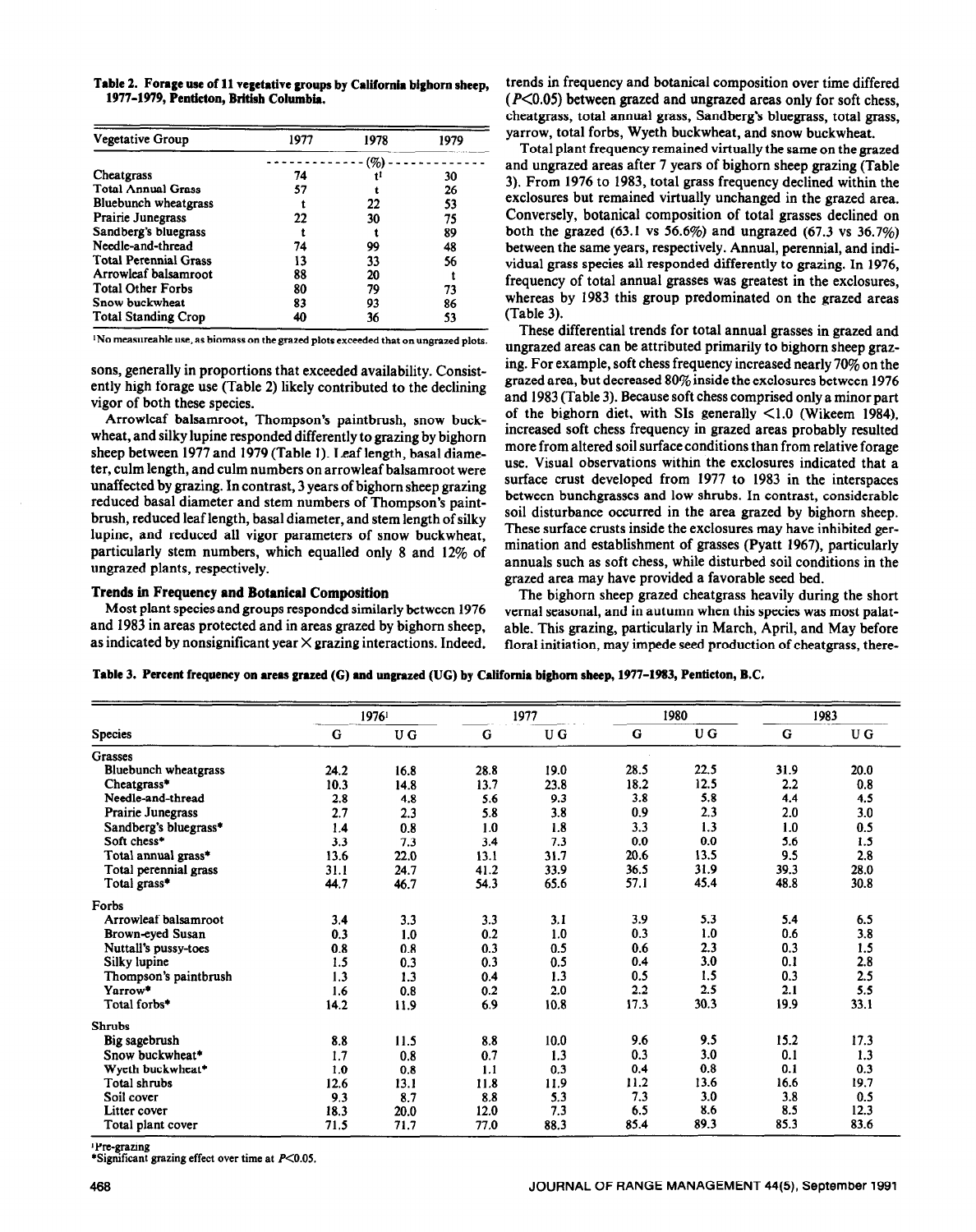by reducing the subsequent population. Spring grazing by domestic sheep, before anthesis, nearly eliminated cheatgrass in eastern Washington (Daubenmire 1940).

Among perennial grass species, only Sandberg's bluegrass responded differently  $(P<0.05)$  in grazed and ungrazed areas between 1976 and 1983. By 1983, however, frequency of this species was less on both the grazed and ungrazed areas than in 1976 (Table 3). For all other perennial grasses, including prairie Junegrass, needle-and-thread, and bluebunch wheatgrass, trends in frequency and botanical composition were similar in grazed and ungrazed areas between 1976 and 1983.

As in studies involving domestic sheep grazing (Heady et al. 1947, Teigen 1949, Mueggler 1950, Ellison 1954, Vogel and van Dyne 1966), botanical composition of forbs as a group increased  $(P<0.05)$  in the exclosures (16.4 vs 38.5%) compared to grazed (20.2 vs 20.7%) areas between 1976 and 1983, respectively. Also similar to domestic sheep studies (Teigen 1949, Mueggler 1950, Ellison 1954, Branson and Lommasson 1958), the bighorn sheep generally grazed silky lupine in proportions greater than availability, particularly in spring and summer, which significantly lowered its leaf length, basal diameter, and stem numbers (Table 1). Despite this grazing, however, there were no differences  $(P>0.05)$  in either frequency (Table 3) or botanical composition of silky lupine between the grazed and ungrazed areas between 1976 and 1983.

In contrast to silky lupine, both frequency and botanical composition of yarrow increased ( $P<0.05$ ) between 1976 and 1983 with the greatest increases occurring within the exclosures, particularly after 1980 (Table 3). These increases in yarrow might be partly explained by both the root structure of this plant species and by bighorn sheep foraging behavior. Unlike most other forbs, yarrow has a rhizomatous root system (Ellison 1954), and in ungrazed exclosures, plants could potentially reproduce both vegetatively and sexually. In the grazed areas, bighorn sheep heavily grazed flower heads when they became available which likely limited sexual reproduction. Vegetative reproduction, however, was probably unaffected by this grazing, because yarrow only comprised a minor component of the bighorn diet during the active growing season, with SIs generally  $\leq 1.0$  (Wikeem 1984). All other forbs responded similarly over time in the grazed and ungrazed areas (Table 3).

Among shrubs, trends in frequency differed  $(P<0.05)$  only for Wyeth and snow buckwheat between grazed and ungrazed areas (Table 3). High selection indices for both species (Wikeem 1984), combined with high use of snow buckwheat (Table 2), reduced plant vigor such that frequency declined in grazed areas while increasing in the exclosures between 1976 and 1983. Both of these fragile semishrubs were browsed year-round, especially during winter and spring, and were particularly susceptible to mechanical damage.

# **Projected Long-Term Trends**

In extensive field studies, even statistically significant results are often inconclusive. For example, although vigor of Thompson's paintbrush and prairie Junegrass declined because of sheep grazing, both species displayed similar trends inside and outside the exclosures between 1976 and 1983. Indeed, for all but 6 plant species, trends between 1976 and 1983 were similar on the grazed and ungrazed transects. Conclusions regarding projected longterm trends in plant species composition associated with California bighorn sheep grazing must therefore be based on a consensus of information, including personal judgment.

Cheatgrass, Sandberg's bluegrass, Wyeth buckwheat and snow buckwheat all decreased in frequency on the grazed area from 1976 to 1983 (Table 3) and should be considered decreaser species in response to California bighorn sheep grazing in this study.

Bighorn sheep browsed big sagebrush only sparingly  $(SI = 0.1)$ .

Some minor mechanical damage, however, did occur from bighorn sheep rubbing their bodies and horns on this shrub and this species increased ( $P<0.05$ ) in botanical composition more on the grazed  $(11.9~vs~17.5%)$  than on the ungrazed  $(15.1~vs~18.2%)$  between 1976 and 1983, respectively. Without excessive physical damage, big sagebrush will likely increase continually in response to bighorn sheep grazing.

Plants that increase continually in response to grazing have commonly been termed invaders for classifying range condition (Dyksterhuis 1949). The term invader, however, is inappropriate for dominant native species that comprise a significant component of the undisturbed or climax plant community. Poulton (1959) proposed that "increasers"should be divided into 2 groups: Type I, which increase initially and then decline, and Type II which are unpalatable and increase steadily under grazing pressure.

Species such as big sagebrush, therefore, should be termed "continual increasers" for bighorn sheep. The term "initial increasers" is then applied to the traditional definition of increasers as species that initially increase and then decline in response to grazing. This approach more accurately reflects plant response to grazing and avoids the potential confusion caused by the traditional assumption that only invaders continually increase in response to grazing. Classification of range condition would then include the respective proportions of both kinds of increasers up to and including the proportion expected at climax.

Plant species that can be classified as initial increasers in response to California bighorn sheep grazing in this study include bluebunch wheatgrass, needle-and-thread, arrowleaf balsamroot, and soft chess. Bluebunch wheatgrass is most vulnerable to damage by defoliation at the boot to early flowering stage (Blaisdell and Pechanec 1949, Mueggler 1975), and can be eliminated with repeated defoliations at the boot stage (Quinton et al. 1982). In our study, bluebunch wheatgrass use exceeded 50% only in the third grazing year (Table 2). Moreover, diet composition of bluebunch wheatgrass was lowest during the boot and head-emergence stages in May and early June, (Wikeem 1984), a period when bighorn sheep grazed more on forbs and other grass species.

These factors suggest that bluebunch wheatgrass may initially increase under moderate grazing by bighorn sheep. As other plant species become less available, however, this species will likely become more important for bighorn sheep, and may ultimately decline. Domestic sheep research indicates that bluebunch wheatgrass and other *Agropyron* spp. were unaffected or increased with sheep grazing (Heady et al. 1947, Ellison 1954, Vogel and van Dyne 1966, Bowns and Bagley 1986). Daubenmire (1940), however, suggested that bluebunch wheatgrass would eventually decline with intensive domestic sheep grazing on Palouse Prairie grassland.

Despite reduced leaf length, basal diameter, culm length, and culm numbers from bighorn sheep grazing (Table l), needle-andthread could also be classified as an initial increaser, since trends in both botanical composition were the same on grazed and ungrazed areas (Table 3).

Similarly, frequency of arrowleaf balsamroot did not change on the grazed and ungrazed areas between 1976 and 1983 (Table 3). This species, with SIs generally averaging near 1.0 except in summer, appeared little stressed by bighorn sheep grazing, as basal diameter, stem numbers, and stem length remained unaffected after 3 years of grazing (Table 1). With moderate grazing by bighorn sheep, arrowleaf balsamroot may increase in relative botanical composition, at least initially, as other plant species decline. Research with domestic sheep, however, indicates that under prolonged and intensive spring-fall grazing this species declines (Mueggler 1950), indicating that arrowleaf balsamroot should be classified as an initial increaser.

Most annual forb species displayed low SI values, with only